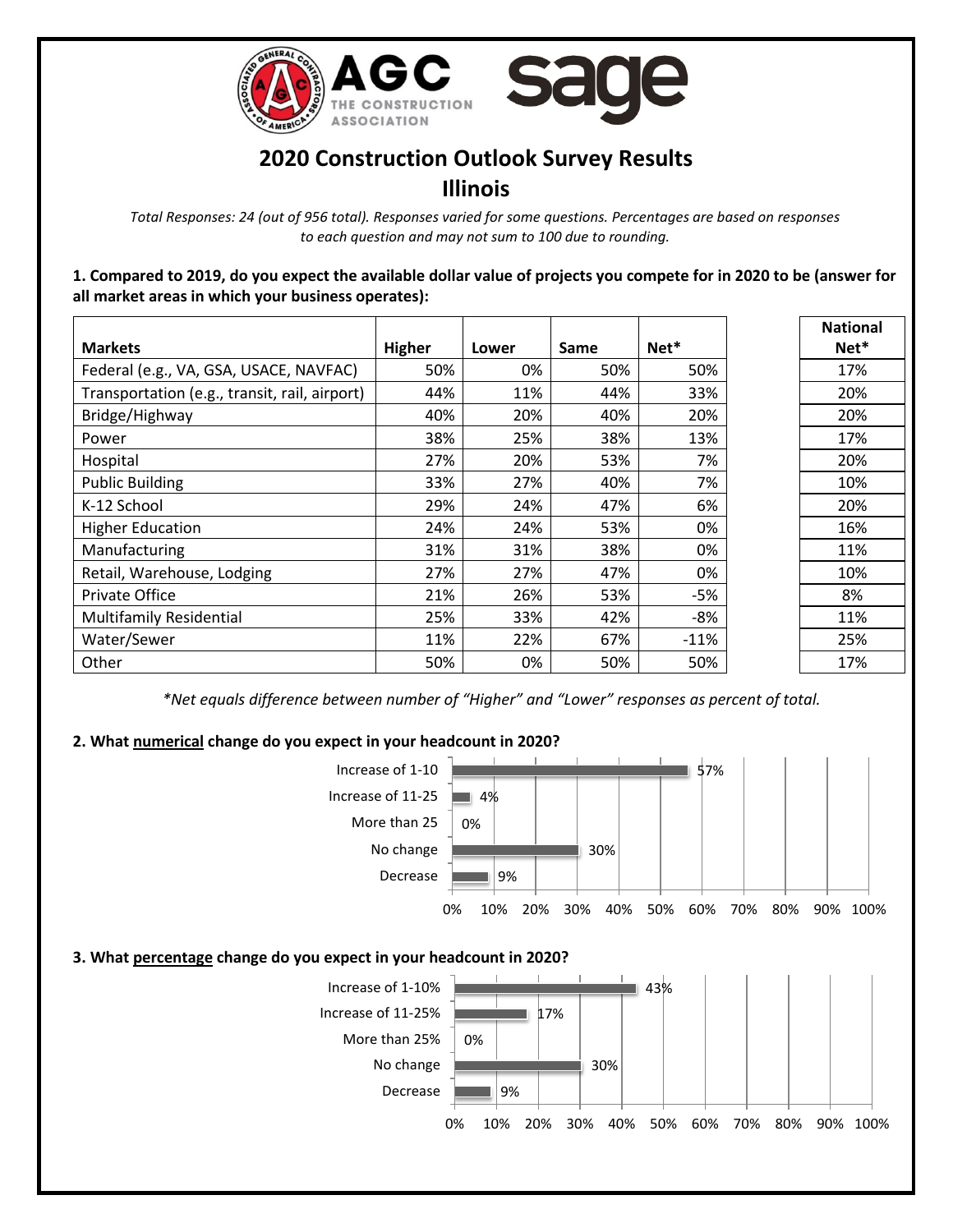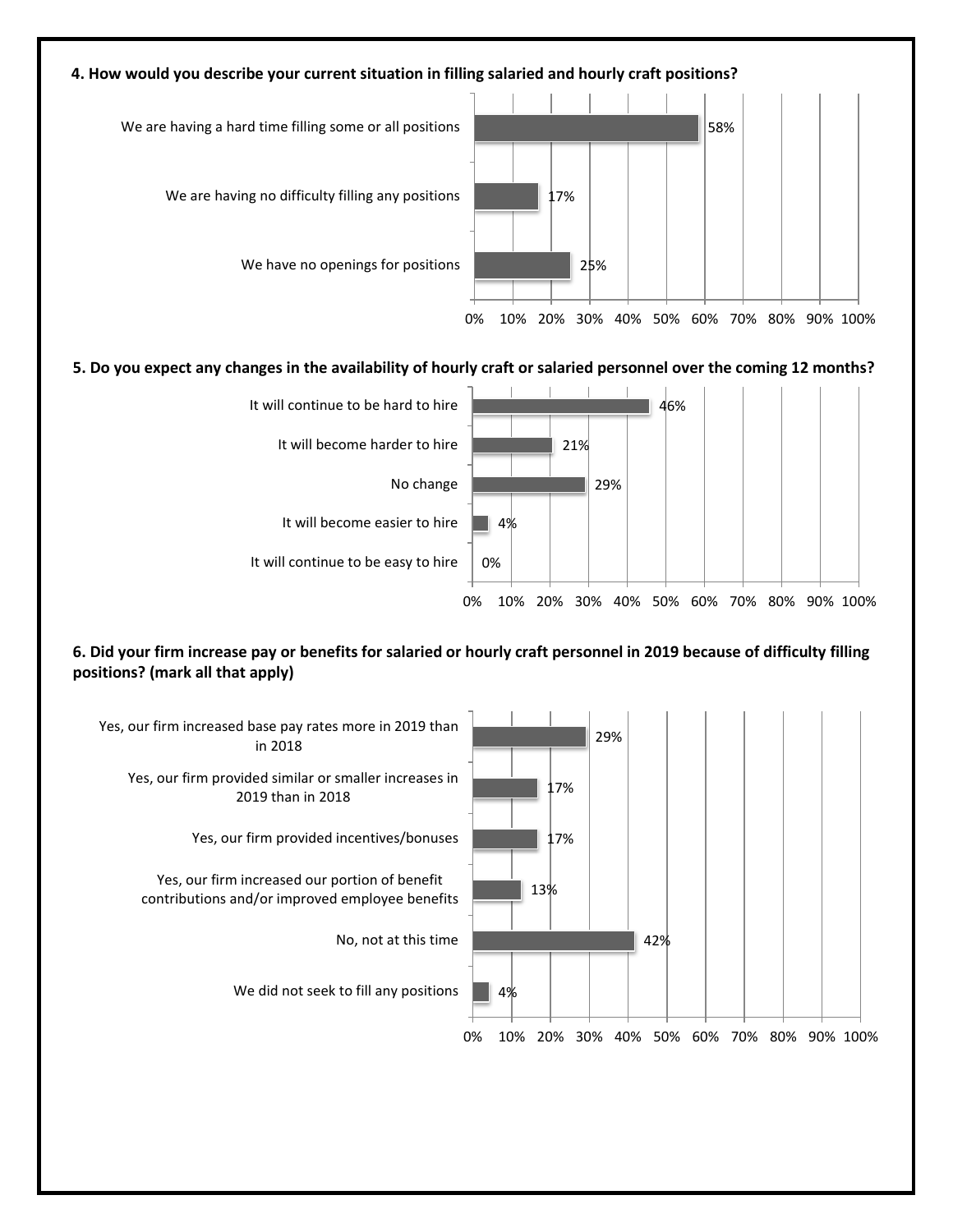# **7. If your firm is experiencing staffing challenges, how would you describe the impact on your projects? (mark all that apply)**



#### **8. In the last year, what has your firm done to invest in the training and development of skilled labor/qualified workers?**



#### **9. Has your firm adopted or increased use of the following to replace workers or skills? (mark all that apply)**

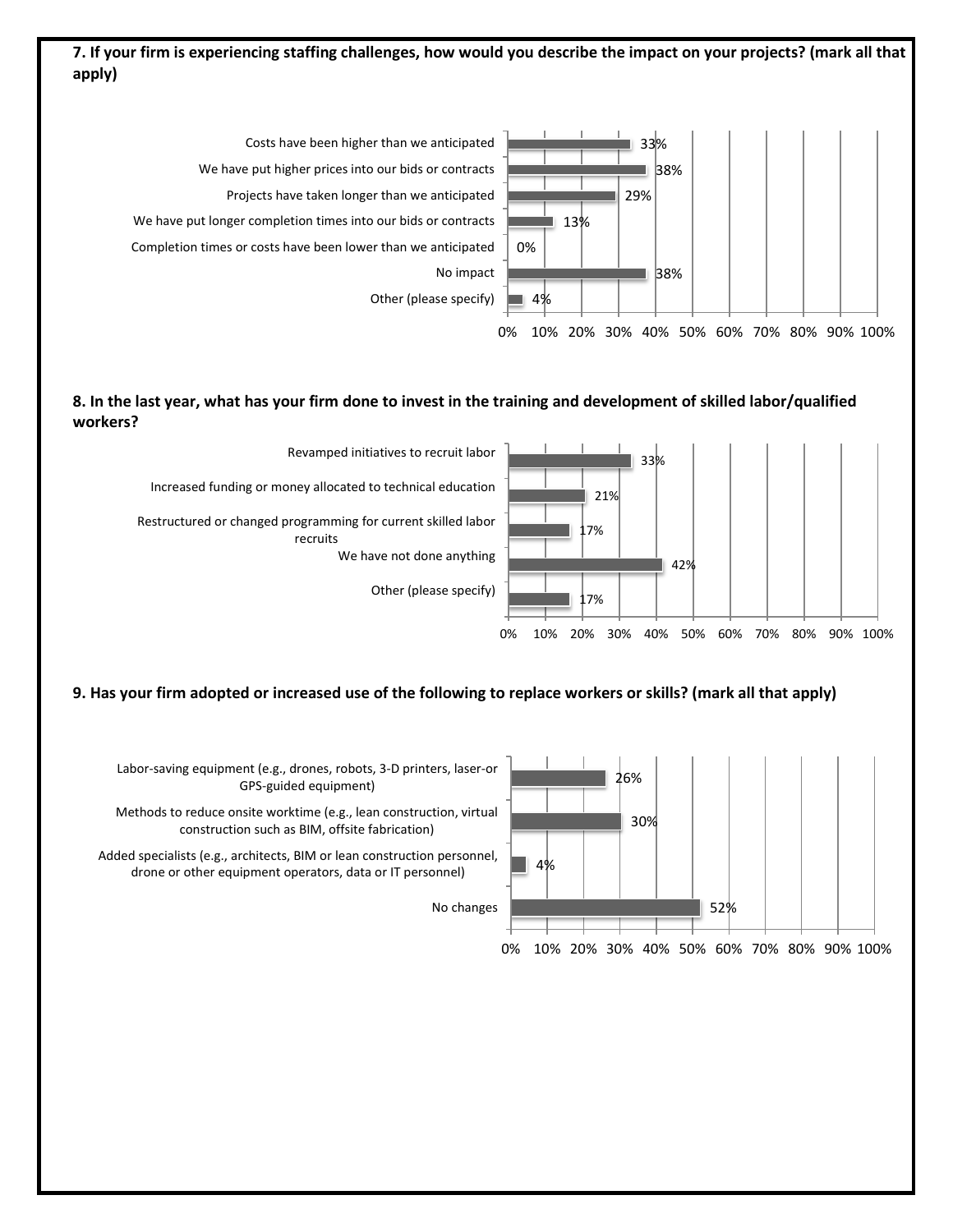

Safety hazards created by 3rd parties (e.g. motorist crashes into work zones)

Poor subcontractor safety and health performance

Low quality of available safety and health training

Other **0%** 

5%

14%

24%

27%

 $\blacksquare$  Major challenge  $\blacksquare$  Minor challenge  $\blacksquare$  No challenge

48%

68%

0% 10% 20% 30% 40% 50% 60% 70% 80% 90% 100%

38%

52%

24%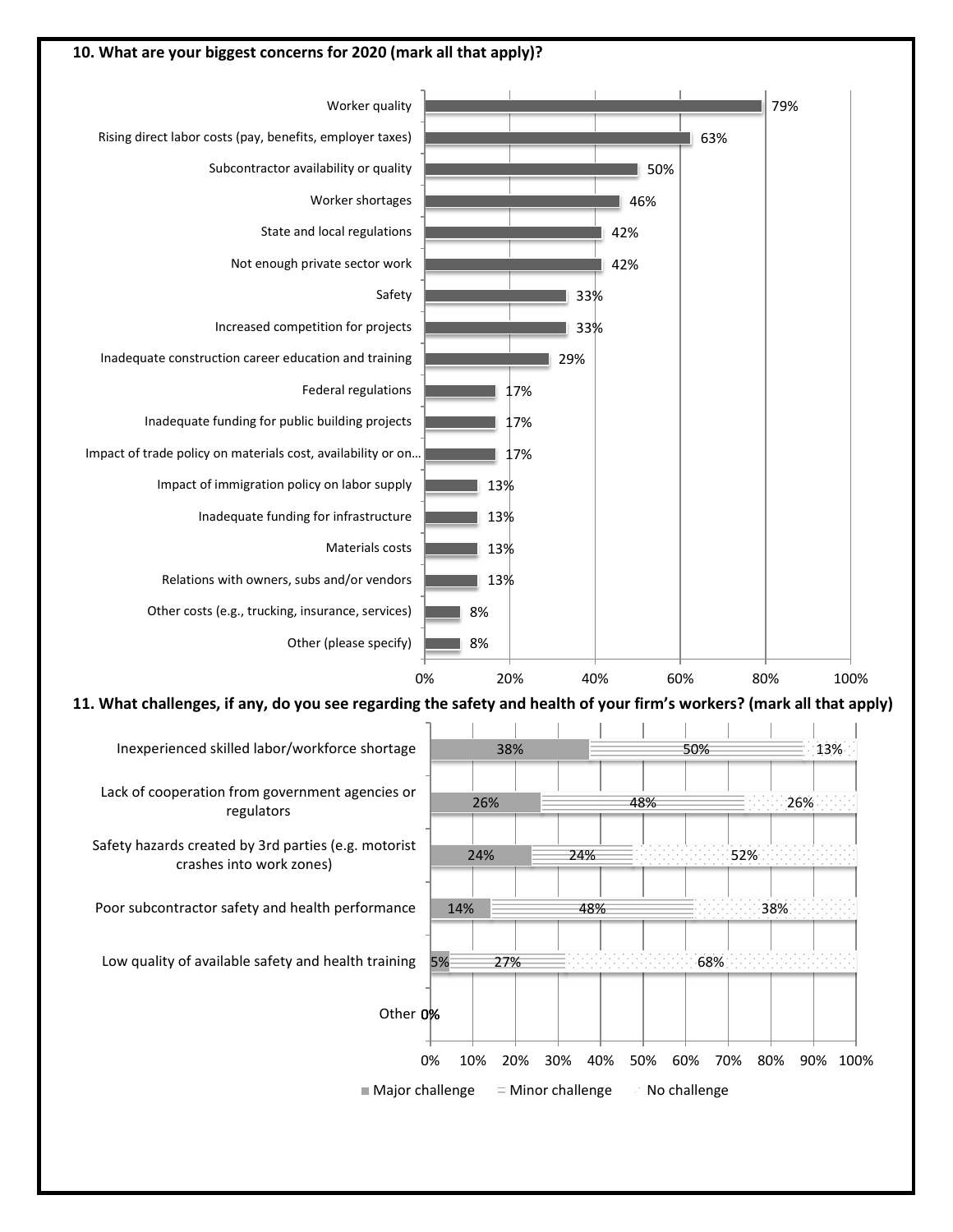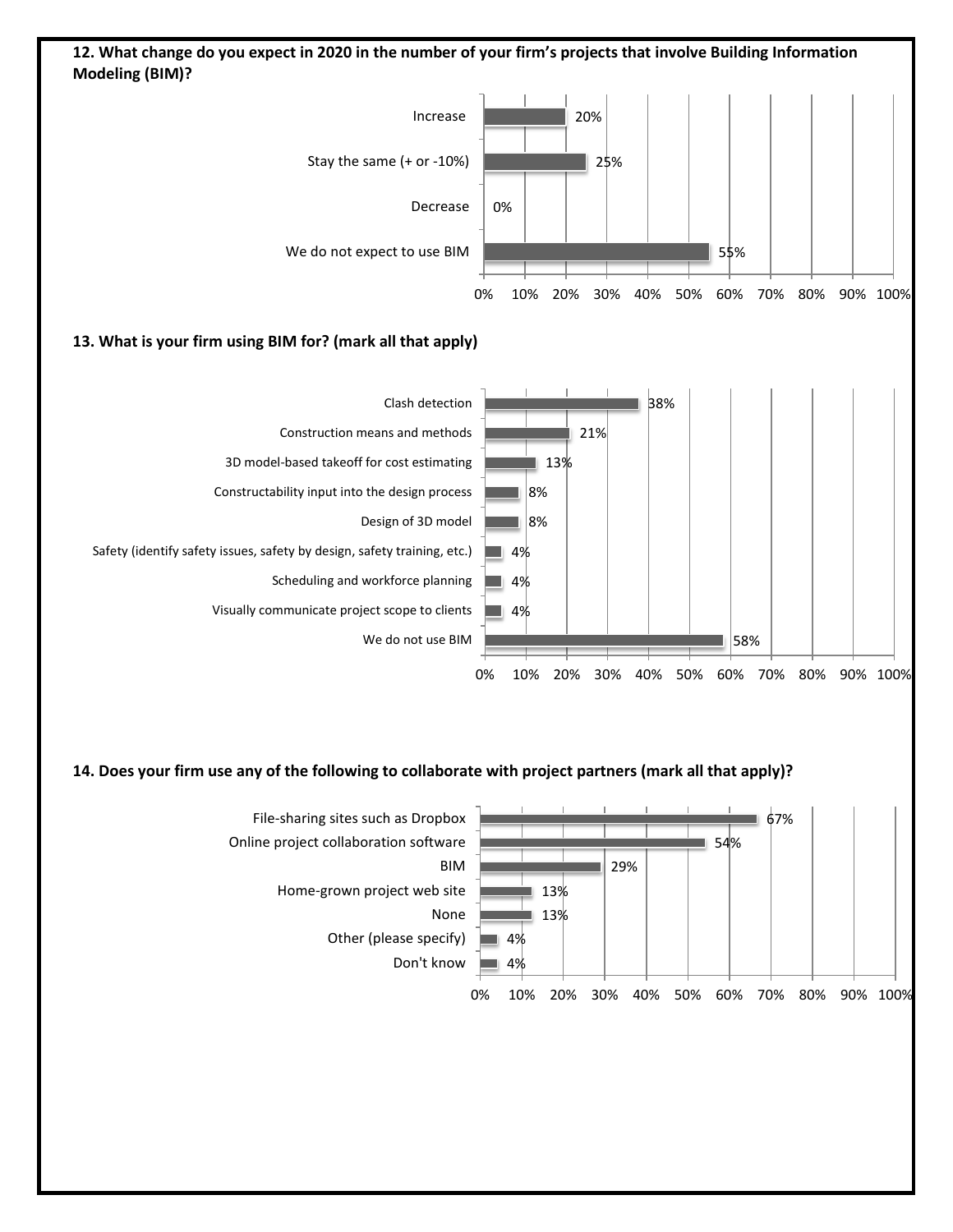**15. What business or IT functions does your firm outsource or plan to outsource to a technology provider? (mark all that apply)**



#### **16. Approximately what percent of your firm's gross annual revenue is spent on IT?**

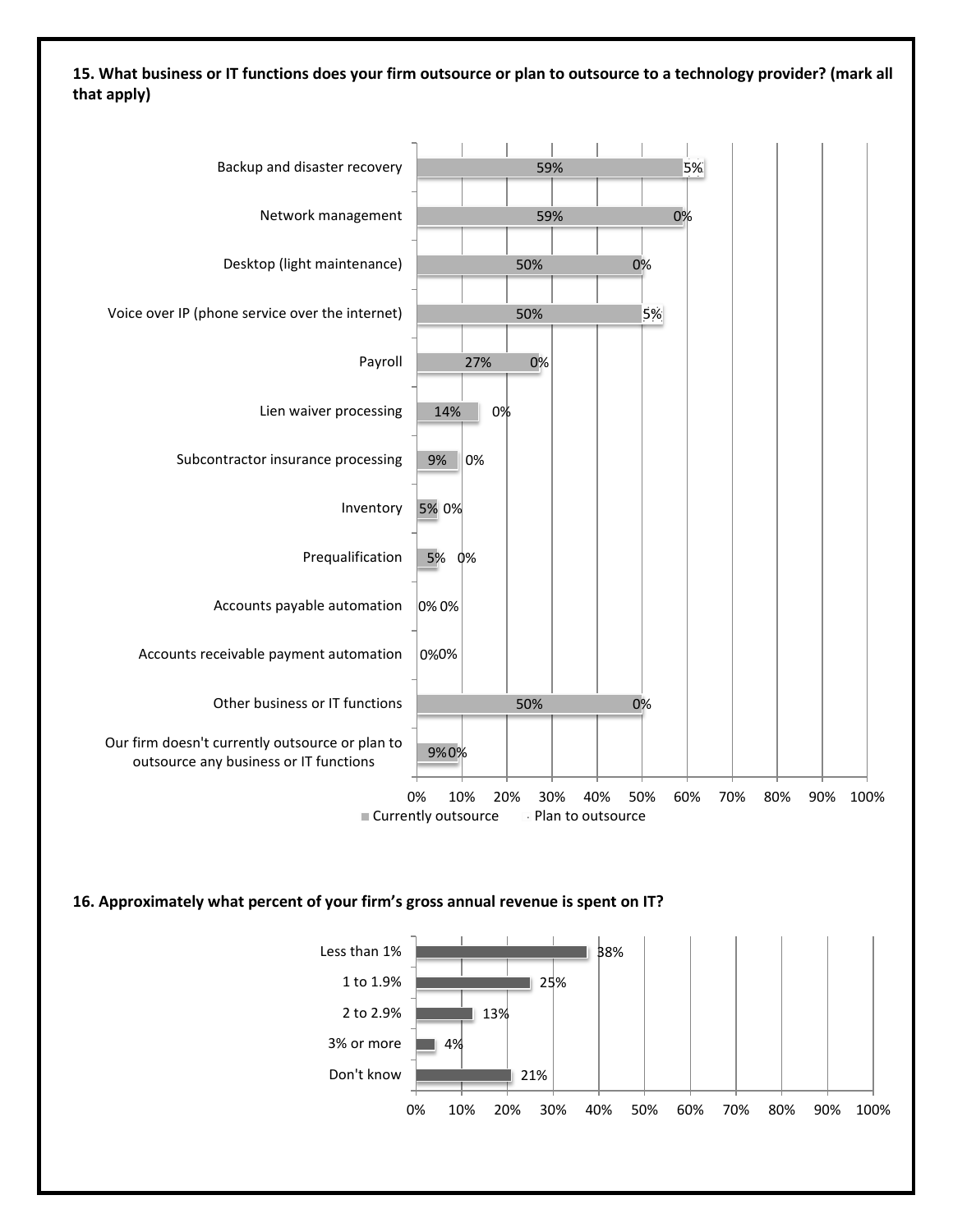### **17. Compared to 2019, how will your firm's 2020 investment in IT change?**



## **18. Compared to 2019, how will your firm's 2020 investment in the following technologies change? (mark all that apply)**

| <b>Technologies</b>                        | <b>Increase</b> | Stay the same | <b>Decrease</b> | Don't know |
|--------------------------------------------|-----------------|---------------|-----------------|------------|
| Scheduling software                        | 33%             | 56%           | 0%              | 11%        |
| Project collaboration software             | 31%             | 56%           | 0%              | 13%        |
| <b>Building Information Modeling (BIM)</b> | 31%             | 46%           | 0%              | 23%        |
| Fleet tracking/management software         | 29%             | 50%           | 7%              | 14%        |
| Client relationship management (CRM)       |                 |               |                 |            |
| software                                   | 27%             | 53%           | 0%              | 20%        |
| Project management software                | 24%             | 53%           | 12%             | 12%        |
| Accounting software                        | 19%             | 81%           | 0%              | 0%         |
| Human resources (HR) software              | 17%             | 67%           | 8%              | 8%         |
| <b>Estimating software</b>                 | 15%             | 85%           | 0%              | 0%         |
| Subcontractor bid management/ITB software  | 11%             | 67%           | 0%              | 22%        |
| Payroll software                           | 11%             | 89%           | 0%              | 0%         |
| Document management software               | 10%             | 80%           | 0%              | 10%        |
| Service management software                | 8%              | 67%           | 0%              | 25%        |
| Prequalification software                  | 7%              | 71%           | 7%              | 14%        |
| Tool/asset management/tracking             | 7%              | 80%           | 0%              | 13%        |
| Other                                      | 0%              | 100%          | 0%              | 0%         |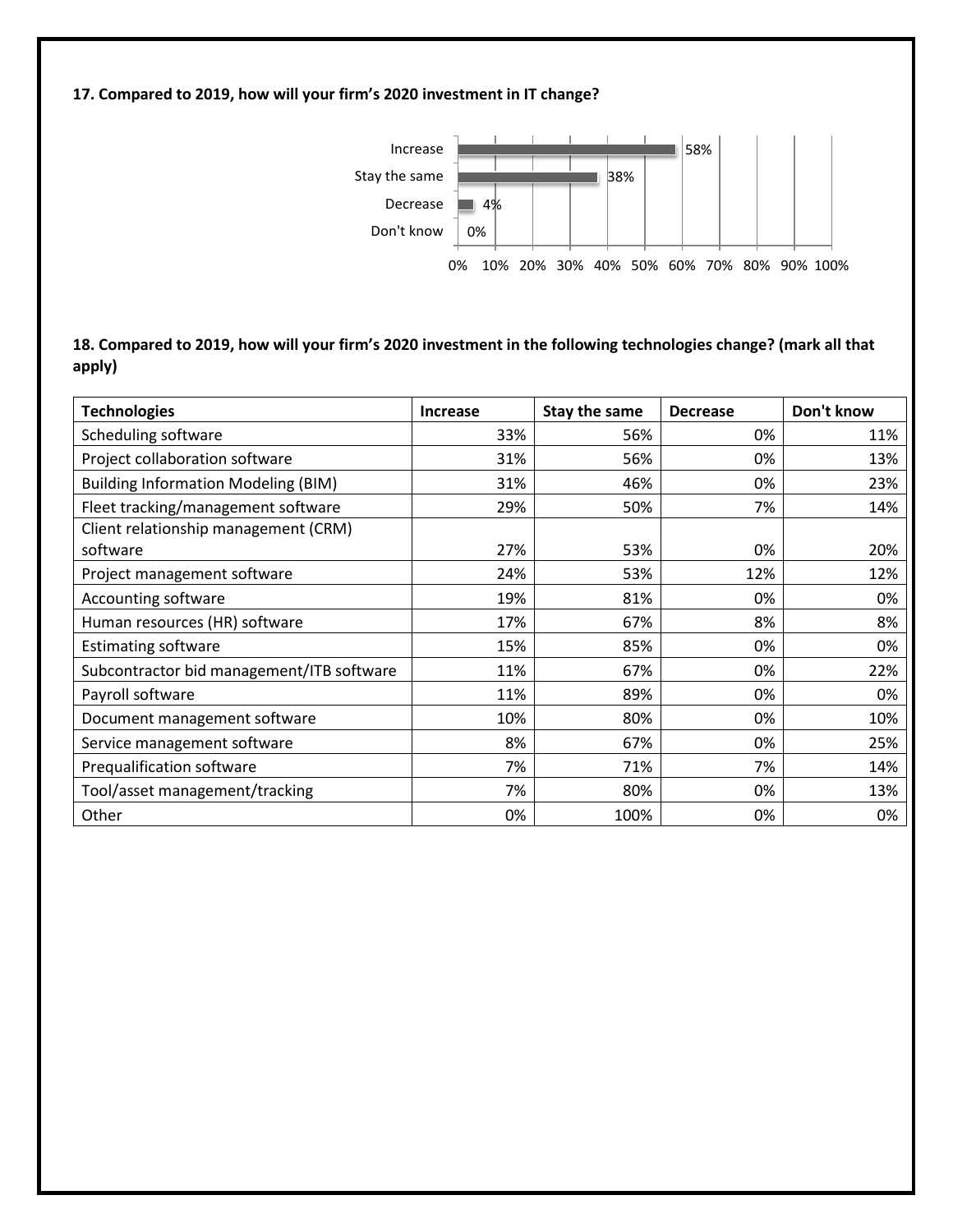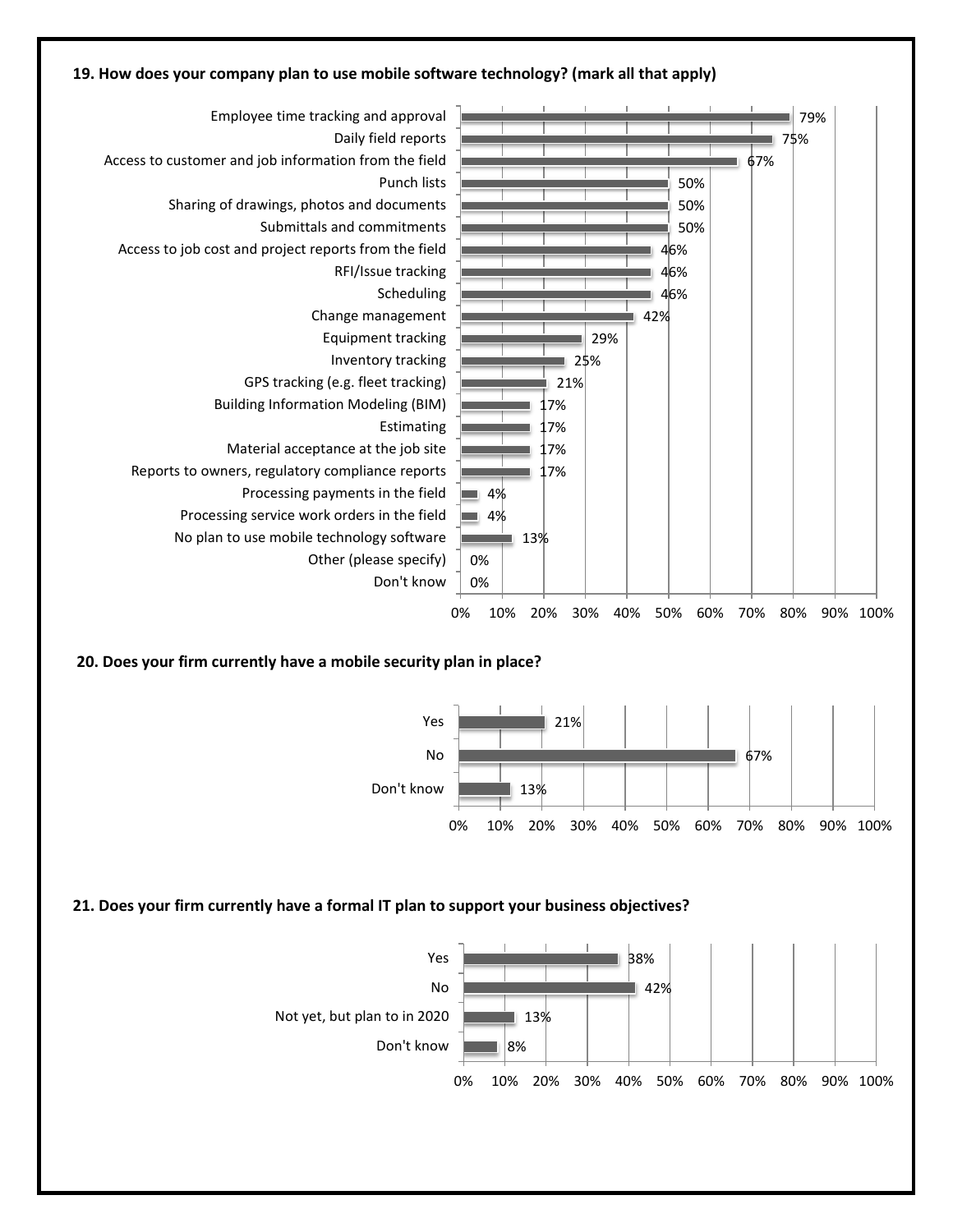